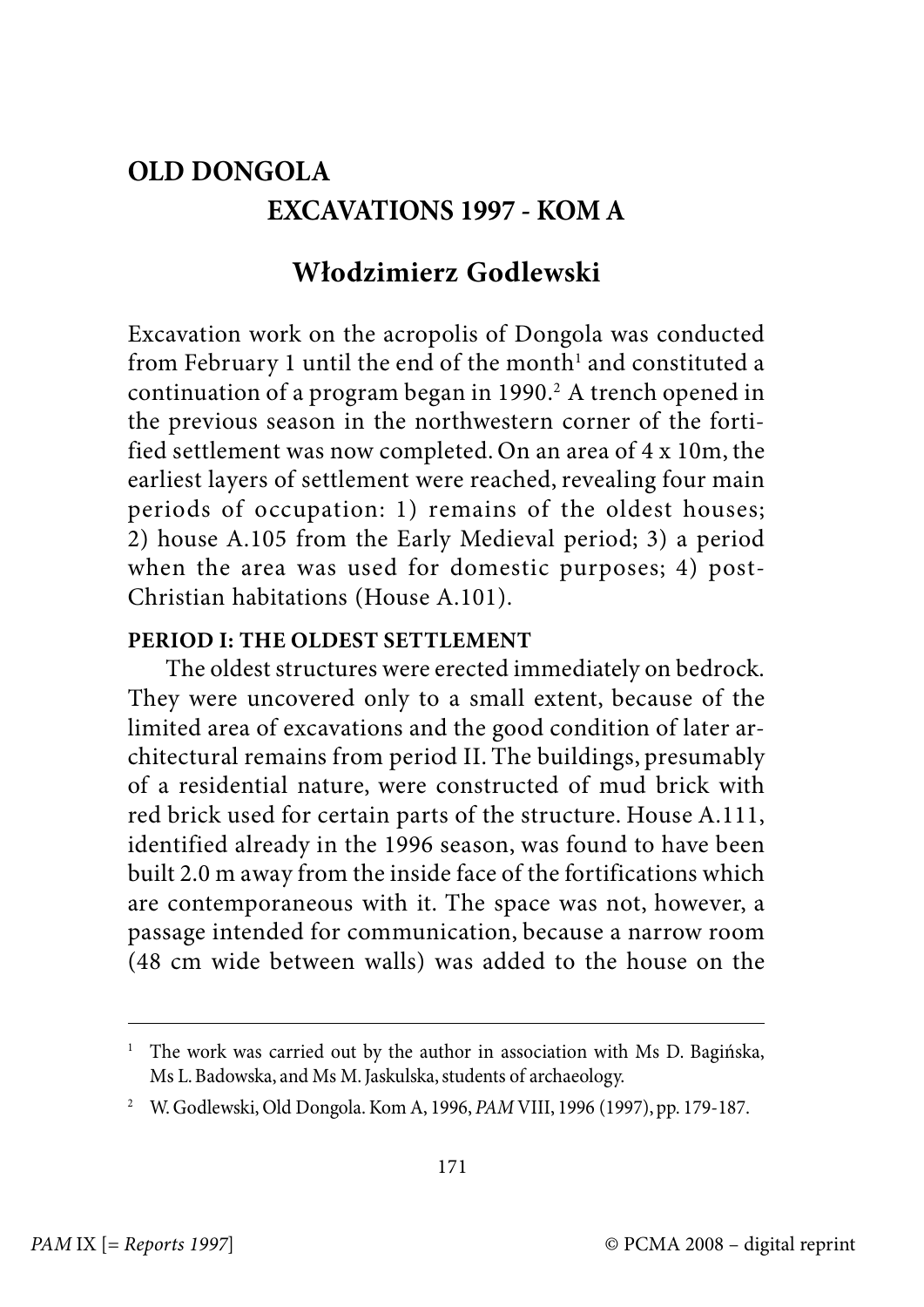

Fig. 1. Houses A.106 and A.105.<br>Drawing W. Godlewski.<br> $\sum_{n=1}^{\infty}$ <br> $\sum_{n=1}^{\infty}$ <br> $\sum_{n=1}^{\infty}$ <br> $\sum_{n=1}^{\infty}$ 



171 170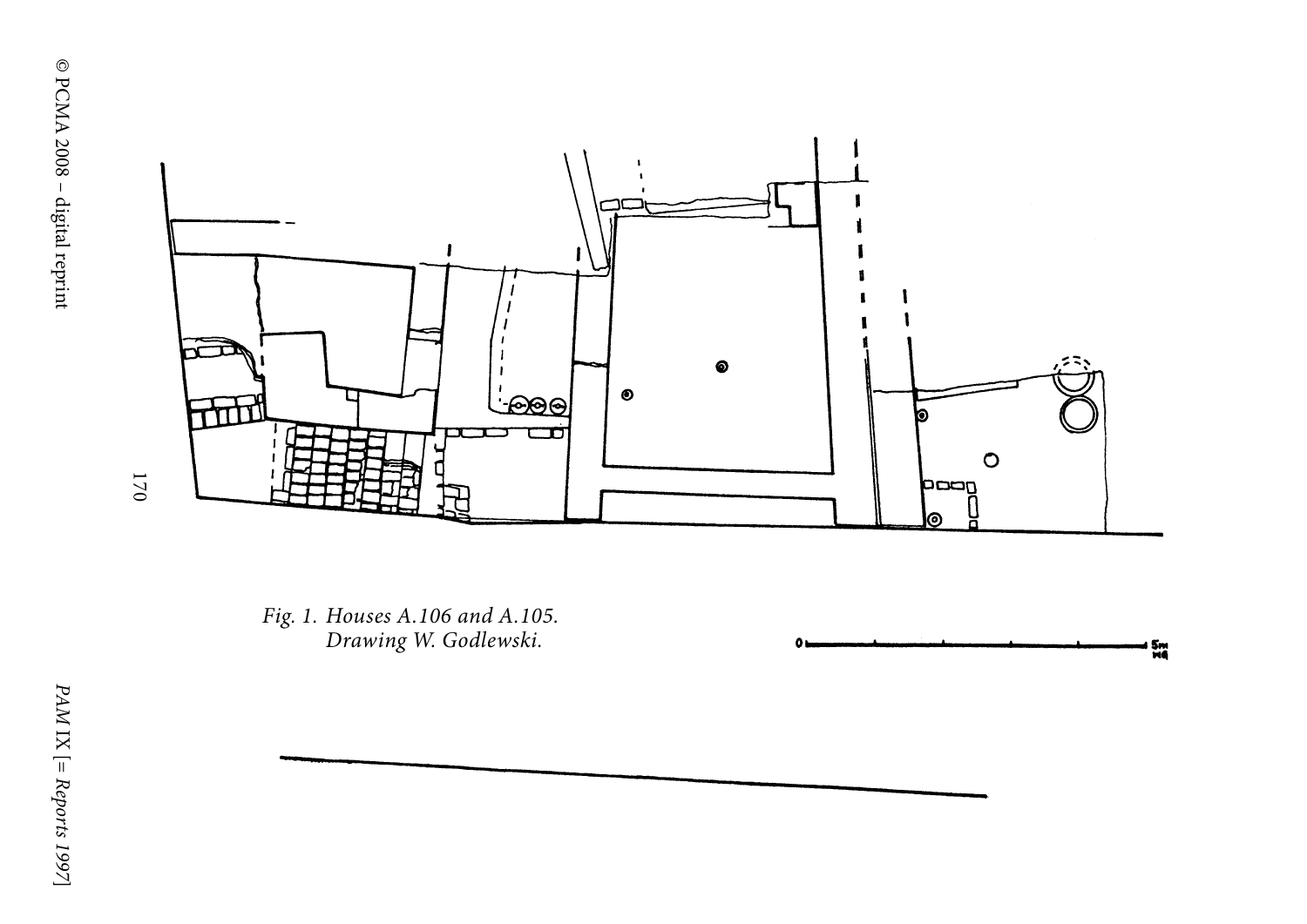

Fig. 2. Houses A. 106 and A. 101. N-S cross-section. Layers: 1. sand; 2. sand with organic material; 3. sand with ashes; 4. rubble, small fragments of brick, mortar, plaster; 5. rubble with sand; 6. bricks; 7. dust. Drawing W. Godlewski.

west; this narrow room was connected structurally with a bathroom located on the upper floor -the only evidence uncovered to suggest that the house had been storied – and a low bench on top of which ashes were discovered. Pottery found in the vicinity of the walls represents early ware: small bowls of Red Ware with painted decoration in the form of a horizontal cream-colored geometric ornament on a black background; similar sherds had been found in the fill of the platform located to the west of the fortifications. The ware can be dated provisionally to the early 6th century.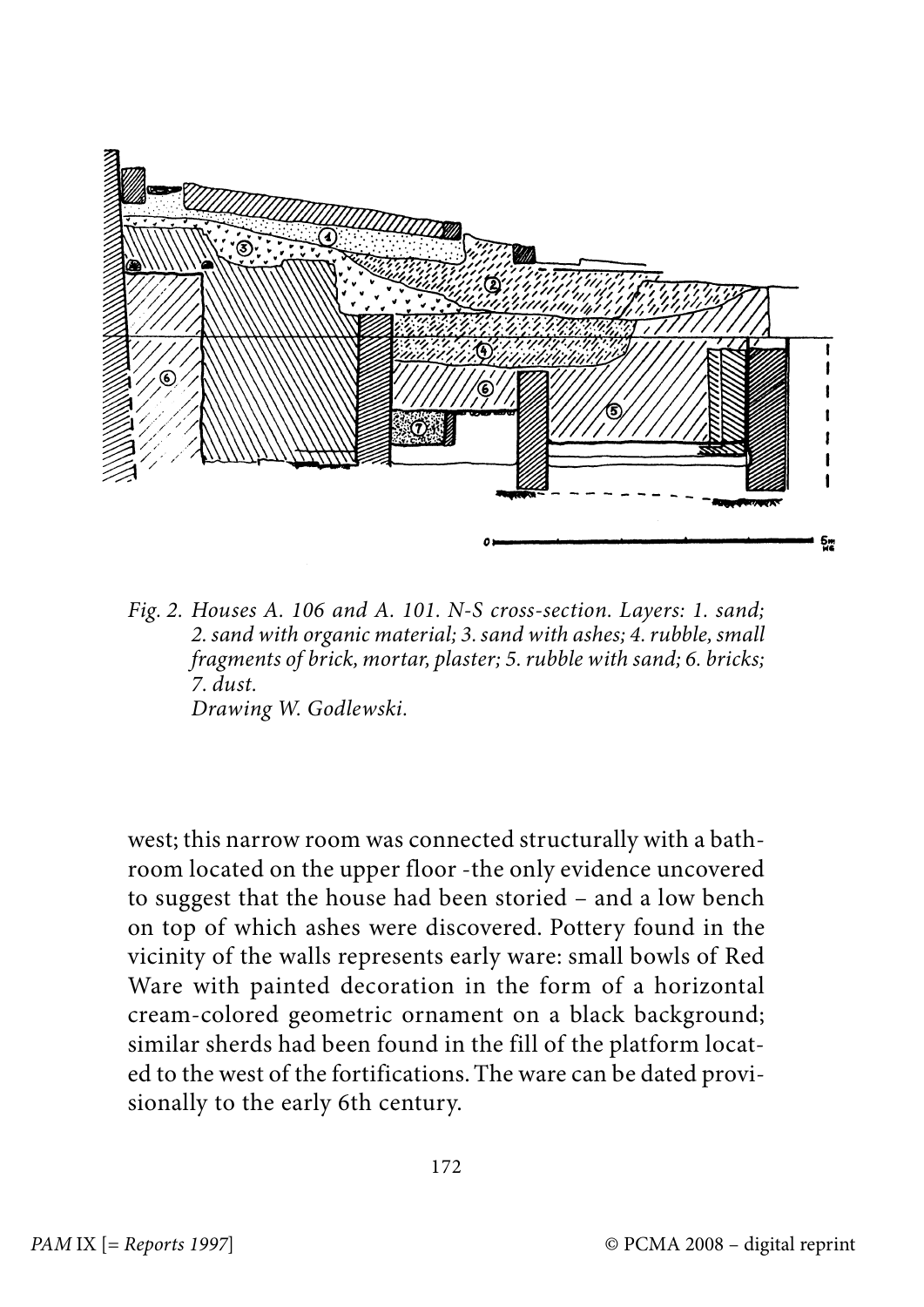

Fig. 3. House A. 106 - reconstructed plan. Drawing W. Godlewski.

## **PERIOD II: EARLY MEDIEVAL STRUCTURES**

The early structures were dismantled almost entirely (the preserved walls do not exceed 40 cm in height) and the area was leveled. The new houses built in the area were aligned in a row and attached to the inside face of the defenses. Two houses were discovered in the trench (A.106 and A.105), their outer walls abutting each other, but neither was completely excavated. House A.105, which was more fully explored, occupied the very corner of the fortifications and was attached to both the western and northern face of the big wall. Its mud-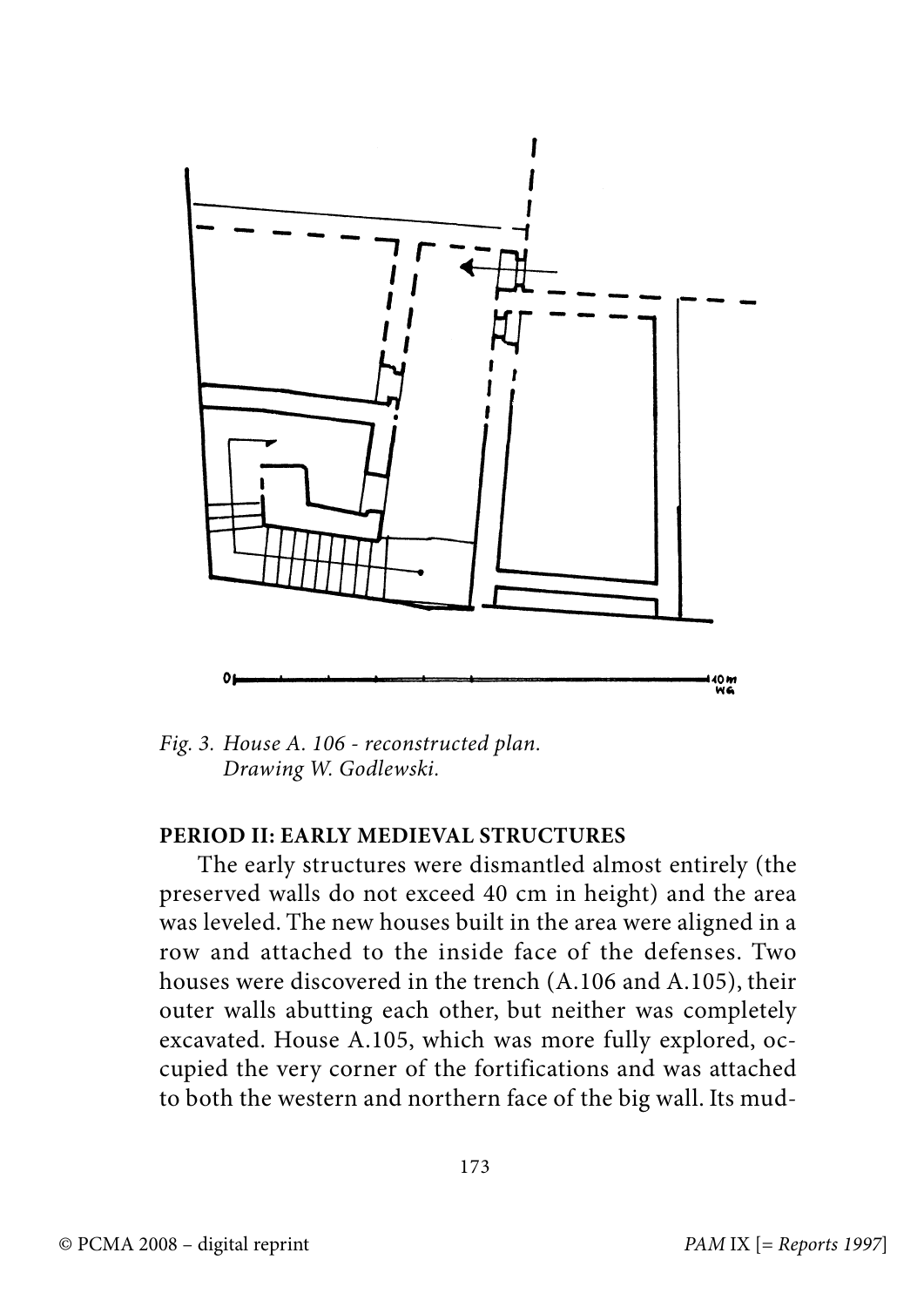

Fig. 4. House A.106. South wall founded on earlier structures (House A.111). Photo W. Godlewski.

brick walls were preserved to a height of 3.70 m. Only the three parallel rooms on the west, attached to the western defense wall, were cleared. The corner room contained a staircase leading to the upper floor. The interiors were finished in plaster. The eastern part of the house remains unexplored. Taking into consideration its location and its urban frame of reference, it can be assumed that house A.105 was accessible from the circuit street, in similarity to other early fortifications in Nubia, i.e., at Sabagura and Ihmindi.<sup>3</sup> It was undoubtedly storied, but the actual number of floors remains uncertain. Large arched windows in the street walls on the level of the upper floor had

<sup>&</sup>lt;sup>3</sup> F.W. Deichmann, P. Grossmann, Nubische Forschungen, Berlin 1988, pp. 57-94.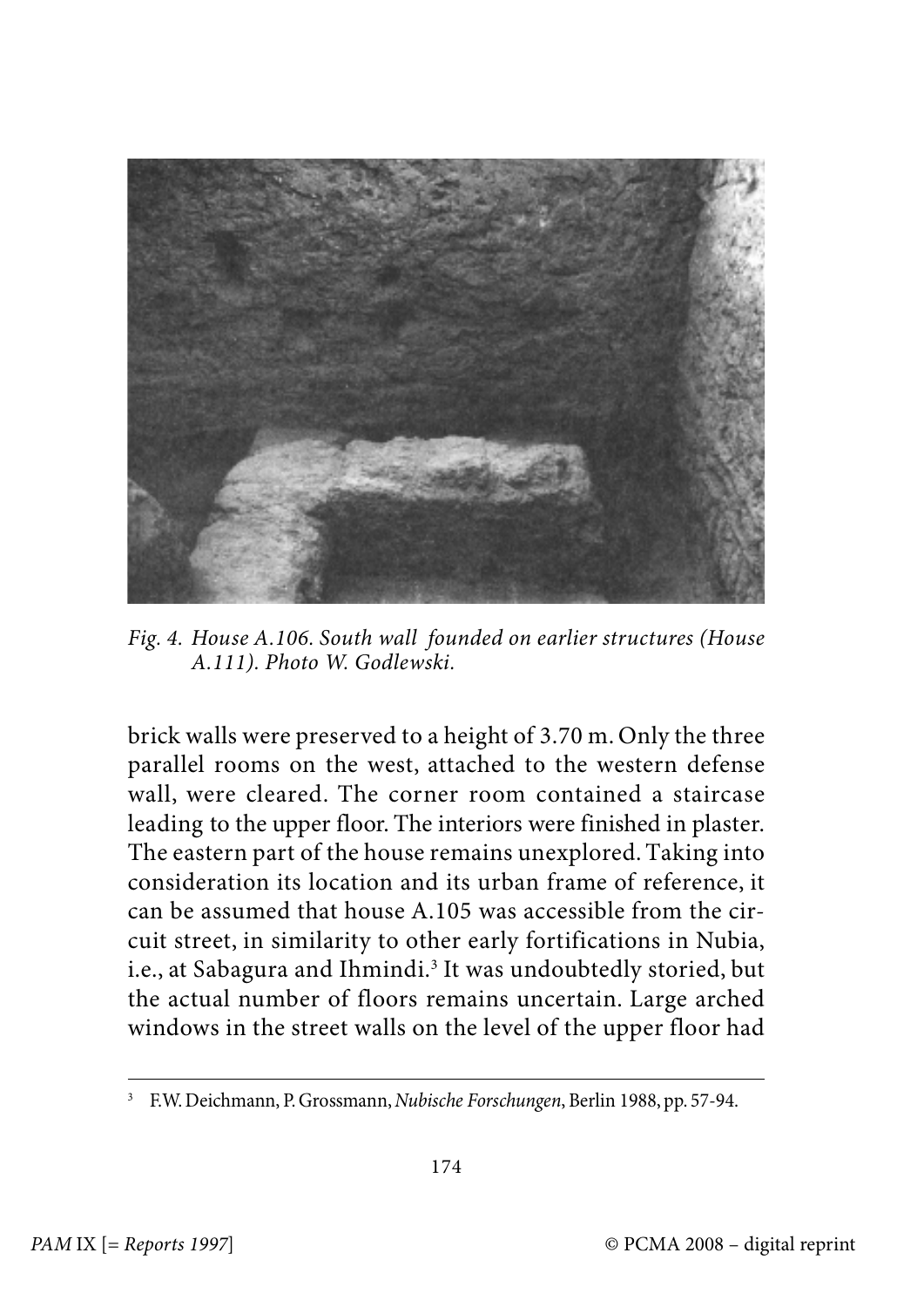terracotta grilles. Fragments of these were found in the room with the staircase. One of these grilles (Add.97.139) has been reconstructed almost whole: h.85 cm; w. 60 cm; th. 4.5 cm. It seems that the grilles were part of the original furnishings of the house which can be dated on the grounds of the tableware, found in the toilet shaft in the previous season,<sup>4</sup> to the middle of the 7th century. The house underwent some rebuilding at one point in its existence, but the nature of the changes will be more apparent once the entire structure is cleared. The room next to the staircase



Fig. 5. Window-grille, A.106. East wall of the house Drawing W. Godlewski.

was filled with a big mastaba making use of three amphorae set in the western wall. Two of these had inscriptions on their shoulders and the upper parts of the body. Written in big buff letters were the names of persons and their offices, including the Bishop Maria. The way in which the name was written, without any clear indication of it having been abbreviated, does

<sup>4</sup> W. Godlewski, PAM VIII, 1996 (1997), p. 183, fig.5.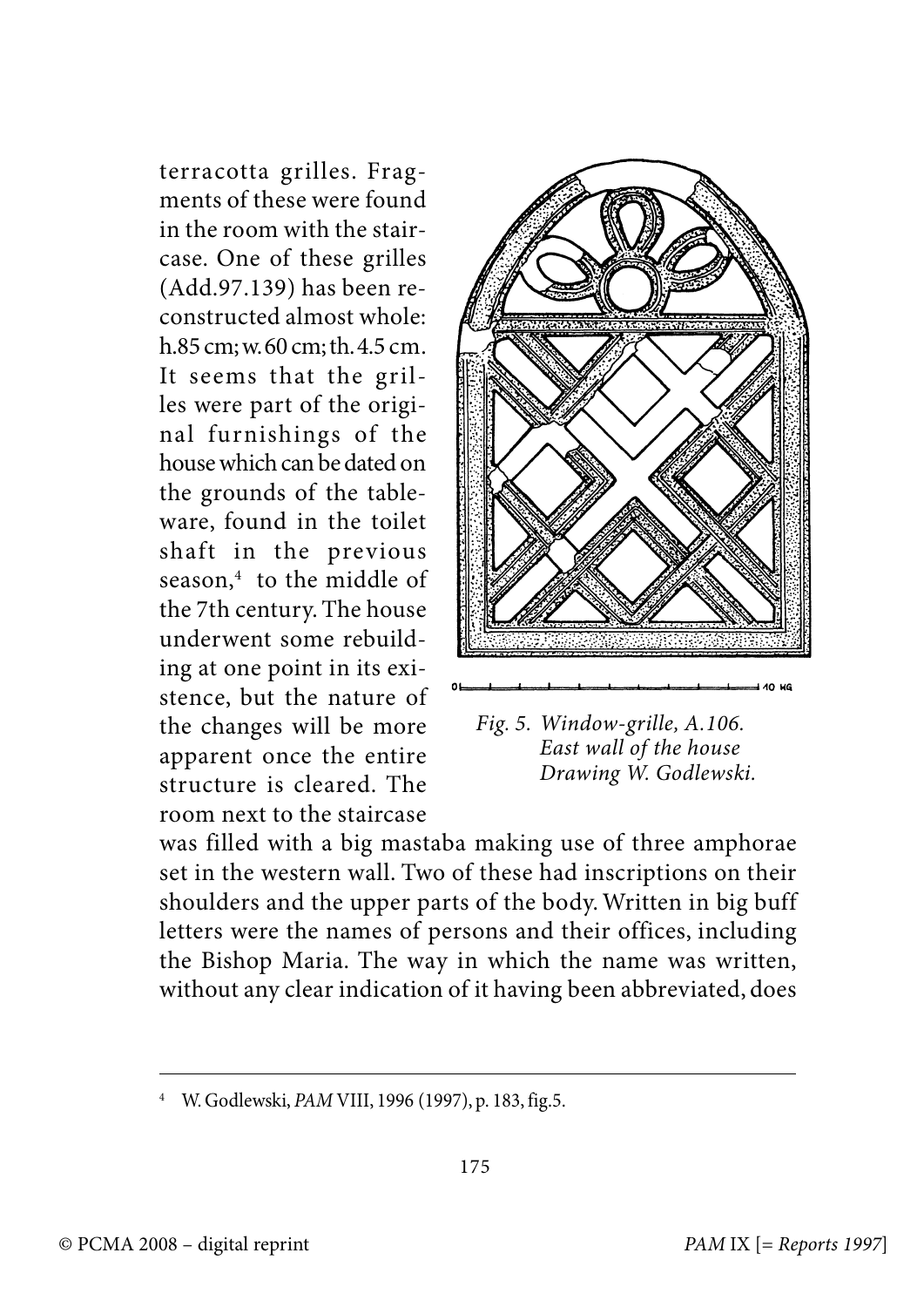

Fig. 6. Plate, Add.97.085. Reconstruction. Drawing D. Bagińska.

not exclude the possibility of a longer form of this astonishing name for example, Mariakudda.<sup>5</sup> Much less doubts are aroused

<sup>5</sup> H. Satzinger, Das Altnubische Nameselement -Kouda: "Diener"? [in:] Intellectual Heritage of Egypt. Studies presented to Laszlo Kakosy [=Studia. Aegyptiaca XIV], 1992, pp. 519-521.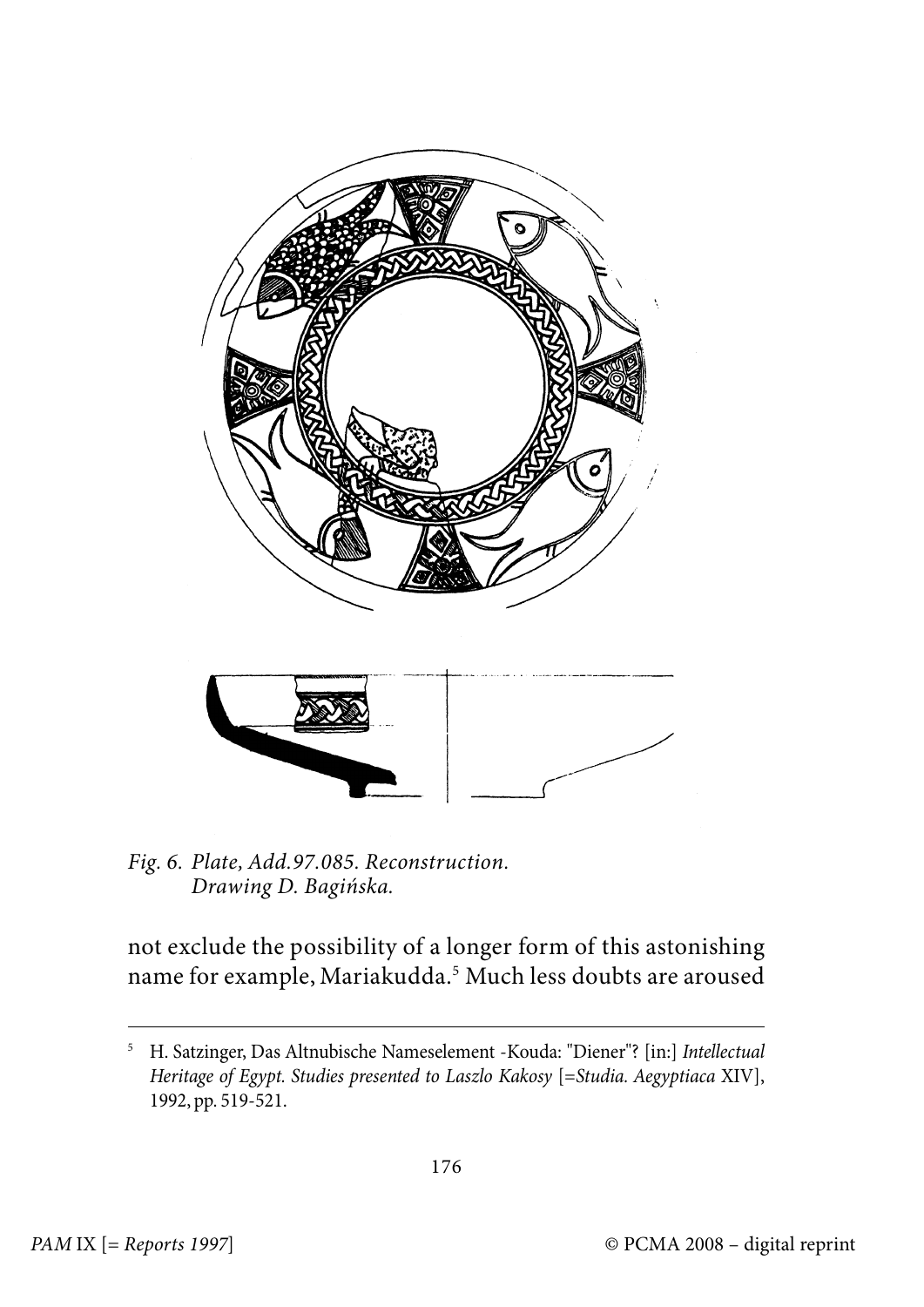

Fig. 7. Center stamp, floor of bowl, Add.97.216. Photo W. Godlewski.

by the bishop's identification with Dongola, although the town's name was not mentioned. The vessel is undoubtedly of local origin and can be dated to the turn of the 7th century, suggesting that bishop Maria was in charge of the Dongolan church at this time. The second of these inscriptions, written with the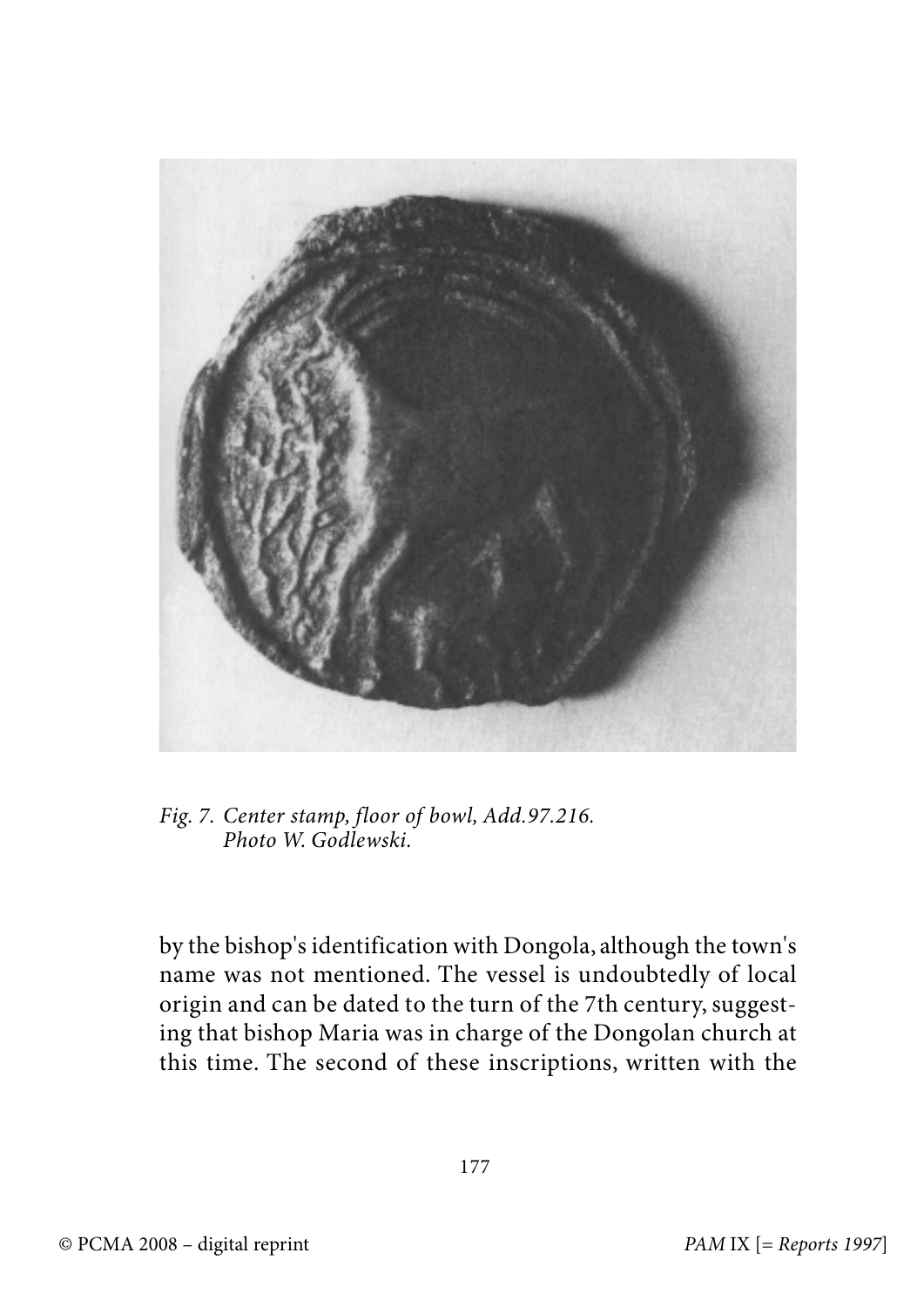

Fig. 8. Houses A.100 and A.101. Drawing W. Godlewski.

characteristic abbreviations, mentions the archpresbyter Michael Psate. Both seem to be addresses of a kind, written on amphorae filled with wine, presumably sent from the nearby vineyards in the Letti Basin. Some typical mudstoppers, with impressed grapevine leaves on the bottom and stamped letter and ornamental designs on top, were found in the fill inside the house. Based on the pottery evidence, it can be said that house A.106 was abandoned in the 10th century and that the whole district of the town was leveled and used for domestic